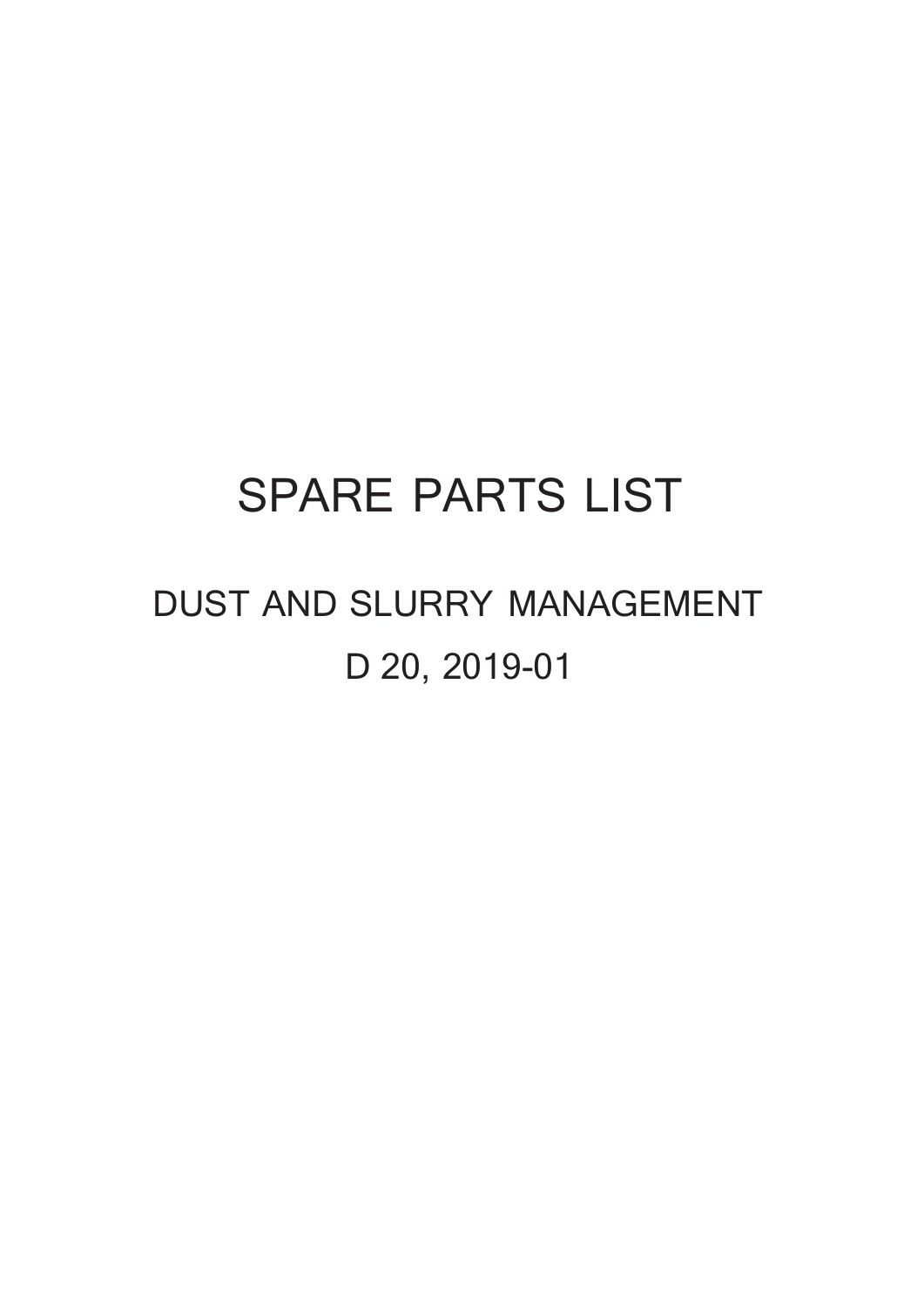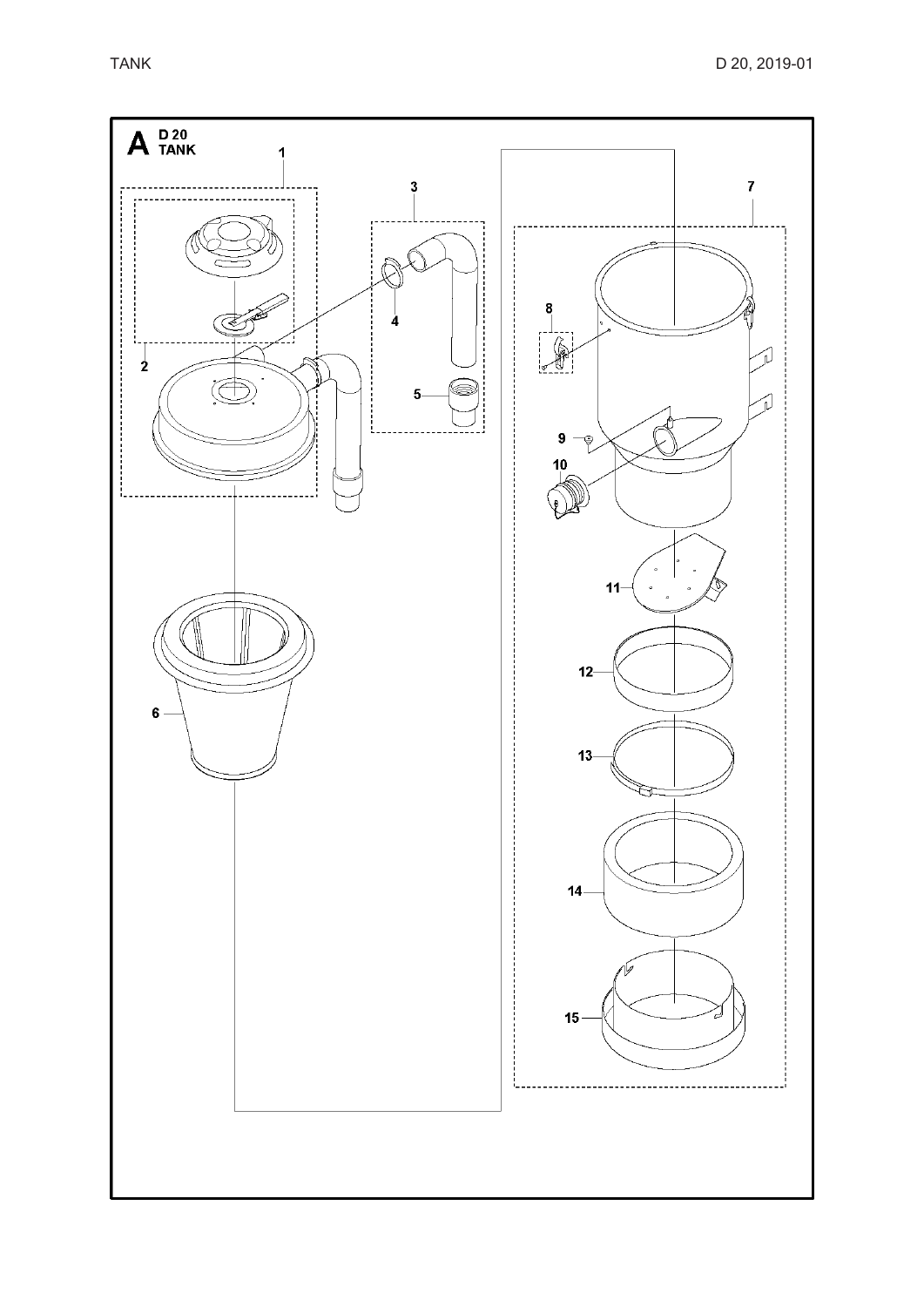### D 20, 2019-01

| Ref | Part No      | <b>Description</b> | Remark |   | <b>QTY KIT</b> |
|-----|--------------|--------------------|--------|---|----------------|
| 2   | 590 41 50-03 | <b>VALVE</b>       |        |   |                |
| 3   | 590 42 66-01 | <b>HOSE KIT</b>    |        | 2 |                |
| 4   | 590 40 08-01 | <b>HOSE CLAMP</b>  |        |   | 3              |
| 5   | 590 43 81-01 | <b>HOSE</b>        |        |   | 3              |
| 6   | 590 43 02-01 | <b>FILTER</b>      |        |   |                |
| 8   | 590 39 64-01 | <b>HOLDER KIT</b>  |        | 3 | 7              |
| 9   | 590 40 16-01 | <b>LOCKING PIN</b> |        |   |                |
| 10  | 590 42 67-01 | <b>LID</b>         |        |   | 7              |
| 11  | 590 39 86-01 | <b>FLAP</b>        |        |   | 7              |
| 12  | 590 40 23-01 | <b>SEAL</b>        |        |   | 7              |
| 13  | 590 40 18-01 | <b>STRAP</b>       |        |   |                |
| 14  | 590 42 92-01 | <b>BAG</b>         |        |   | $\overline{7}$ |
| 15  | 590 42 69-01 | <b>HOLDER</b>      |        |   |                |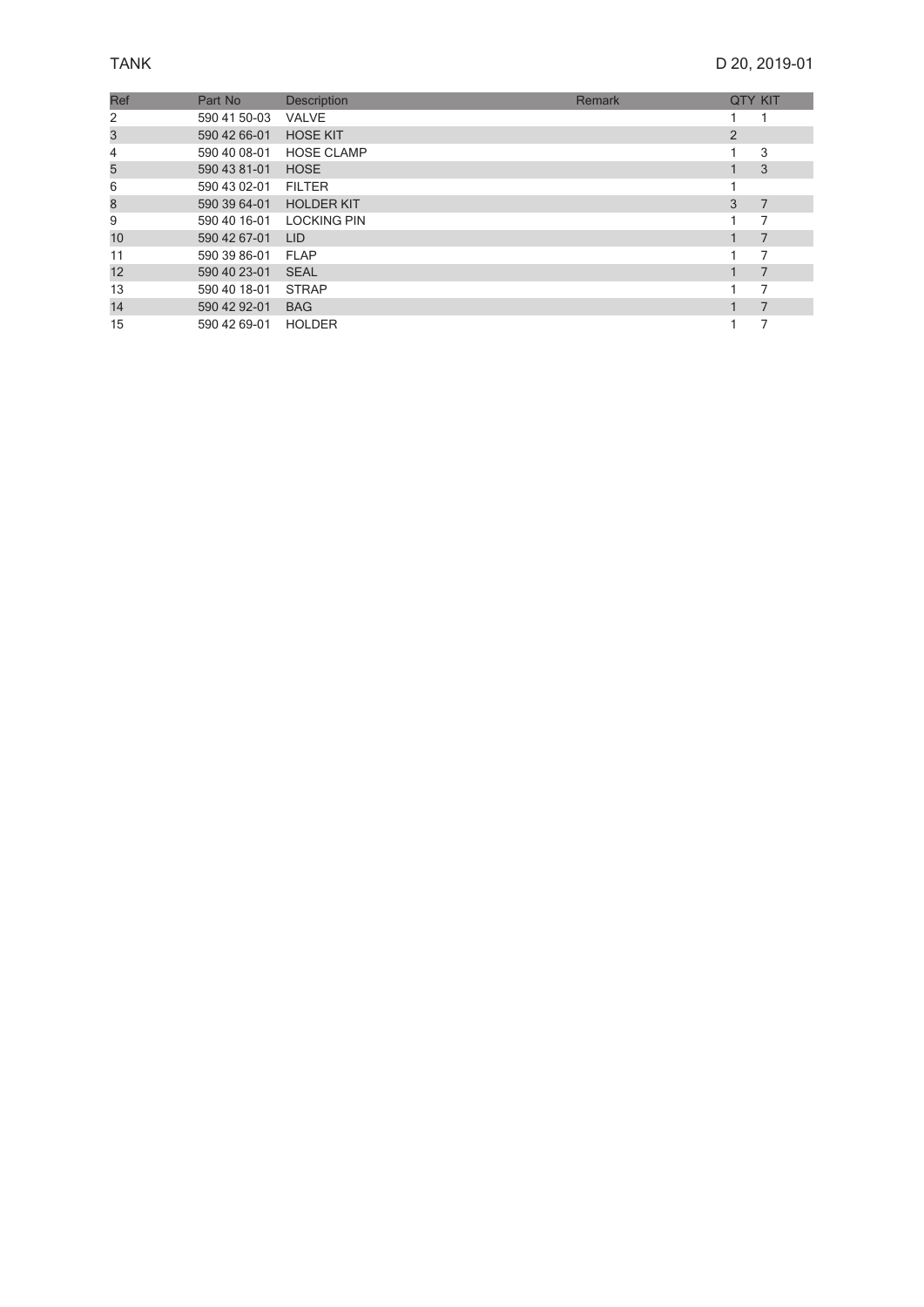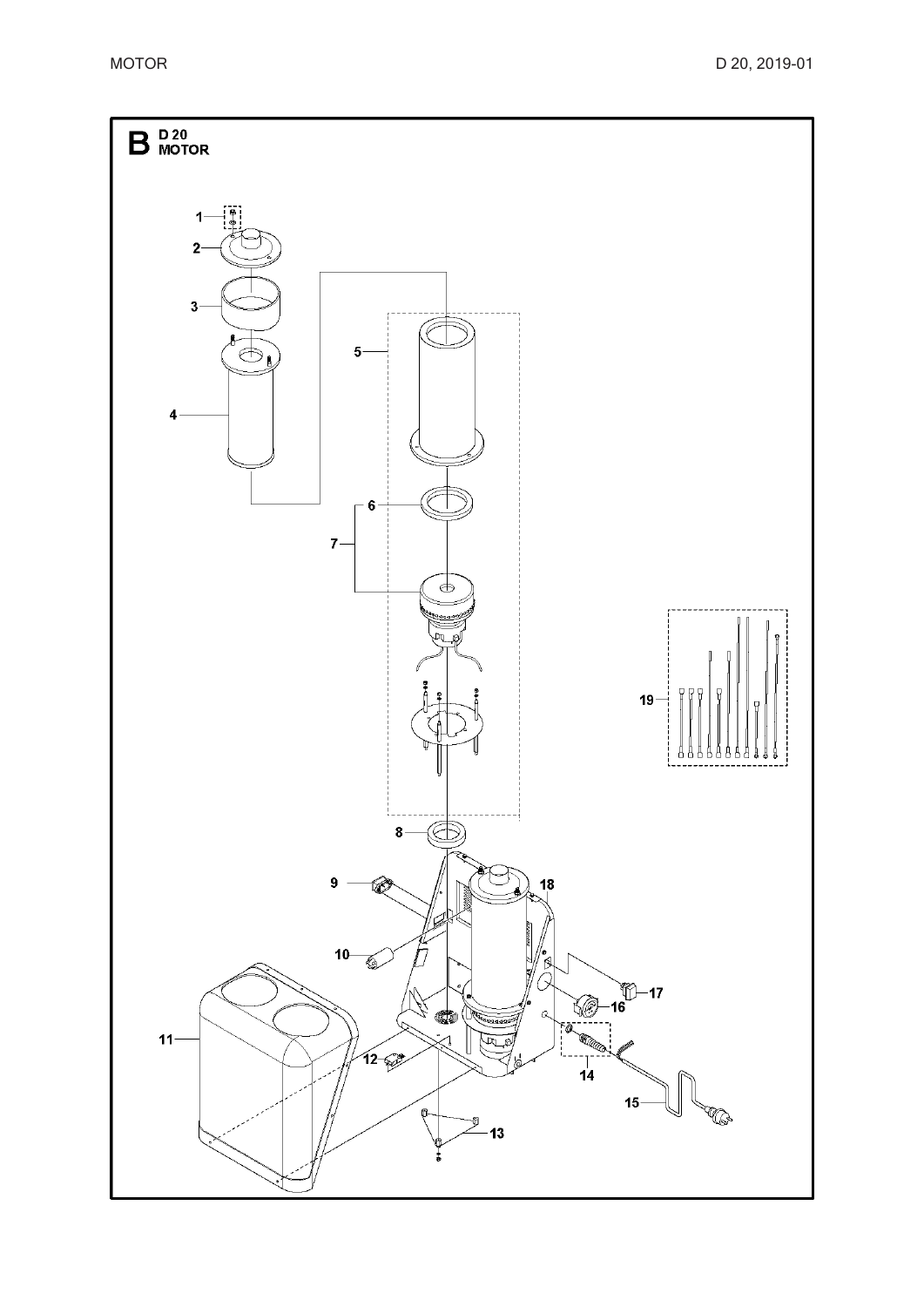| <b>Ref</b>              | Part No      | <b>Description</b>    | <b>Remark</b>      |                | <b>QTY KIT</b> |
|-------------------------|--------------|-----------------------|--------------------|----------------|----------------|
| 1                       | 590 40 07-01 | <b>NUT</b>            |                    | $\overline{4}$ |                |
| $\overline{\mathbf{c}}$ | 590 39 89-01 | <b>FILTER COVER</b>   |                    | $\overline{2}$ |                |
| 3                       | 590 40 04-01 | <b>SEALING COLLAR</b> |                    | 2              |                |
| 4                       | 590 42 98-01 | <b>FILTER</b>         |                    | $\sqrt{2}$     |                |
| 5                       | 590 42 70-01 | <b>MOTOR</b>          | 230 V              | 1              |                |
| 5                       | 590 42 71-01 | <b>MOTOR</b>          | <b>120V</b>        | $\mathbf{1}$   |                |
| 5                       | 590 41 55-01 | <b>MOTOR</b>          | 230 V, Incl nipple | 1              |                |
| 5                       | 590 41 57-01 | <b>MOTOR</b>          | 120 V, Incl nipple | $\mathbf{1}$   |                |
| 6                       | 590 45 15-01 | <b>SEAL KIT</b>       |                    | $\overline{2}$ | 5              |
| 7                       | 590 39 69-01 | <b>MOTOR KIT</b>      | 230 V              | $\overline{2}$ | 5              |
| 7                       | 591 92 18-01 | <b>MOTOR</b>          | 120 V              | $\overline{2}$ | 5              |
| 8                       | 591 85 86-01 | <b>PACKING</b>        |                    | $\overline{2}$ |                |
| 9                       | 590 41 53-01 | <b>HOUR METER</b>     |                    | 1              |                |
| 10                      | 591 79 43-01 | <b>FILTER</b>         |                    | $\mathbf{1}$   |                |
| 11                      | 591 87 17-01 | <b>HOOD</b>           |                    | 1              |                |
| 12                      | 590 42 62-01 | <b>ELECTRIC BOX</b>   | 230 V              | $\mathbf{1}$   |                |
| 12                      | 591 42 63-01 | <b>WIRE</b>           | 120 V              | 1              |                |
| 13                      | 590 47 68-01 | <b>COVER LID</b>      |                    | $\overline{2}$ |                |
| 14                      | 590 40 25-01 | <b>CABLE GROMMET</b>  | 230 V              | 1              |                |
| 14                      | 590 39 95-01 | <b>CABLE GROMMET</b>  | 120 V              | $\mathbf{1}$   |                |
| 15                      | 593 71 74-03 | POWER CORD            | EU                 | 1              |                |
| 15                      | 593 71 74-02 | POWER CORD            | <b>AUS</b>         | $\mathbf{1}$   |                |
| 15                      | 593 71 74-08 | POWER CORD            | US                 | 1              |                |
| 15                      | 593 71 74-04 | <b>POWER CORD</b>     | <b>UK</b>          | $\mathbf{1}$   |                |
| 16                      | 590 39 67-01 | <b>MANOMETER</b>      |                    | 1              |                |
| 17                      | 590 40 26-01 | <b>SWITCH</b>         |                    | $\mathbf{1}$   |                |
| 18                      | 590 47 82-01 | <b>CHASSIS</b>        |                    | 1              |                |
| 19                      | 596 96 42-01 | <b>DIAGRAM</b>        | 230 V              | $\mathbf{1}$   |                |
| 19                      | 596 96 42-02 | <b>DIAGRAM</b>        | <b>120V US</b>     | 1              |                |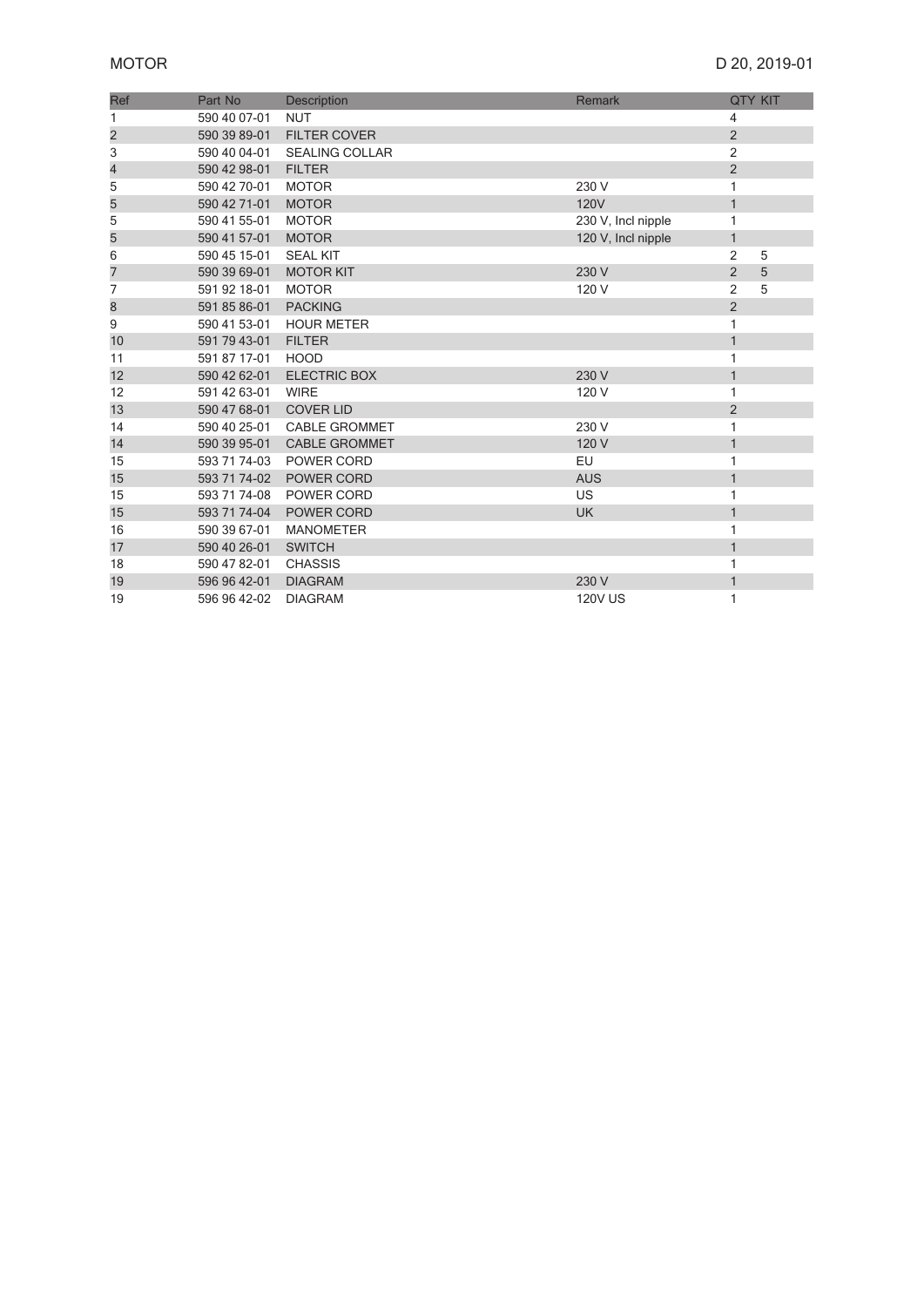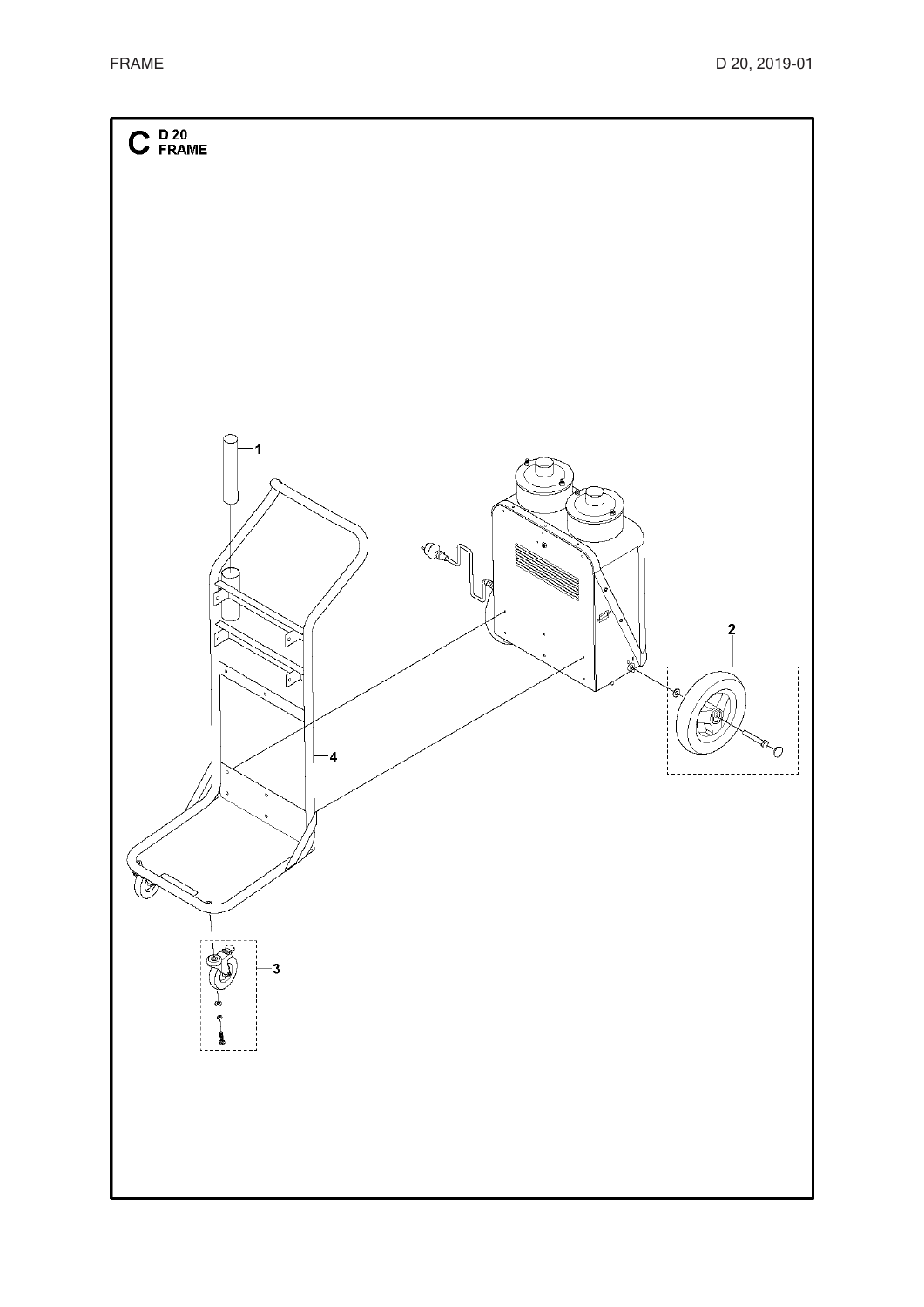| Rei | Part No      | <b>Description</b>      | Remark | <b>OTY KIT</b> |
|-----|--------------|-------------------------|--------|----------------|
|     | 590 42 60-01 | CLIP                    |        |                |
|     |              | 590 39 70-01 REAR WHEEL |        |                |
|     | 590 39 72-01 | <b>WHEEL KIT</b>        |        |                |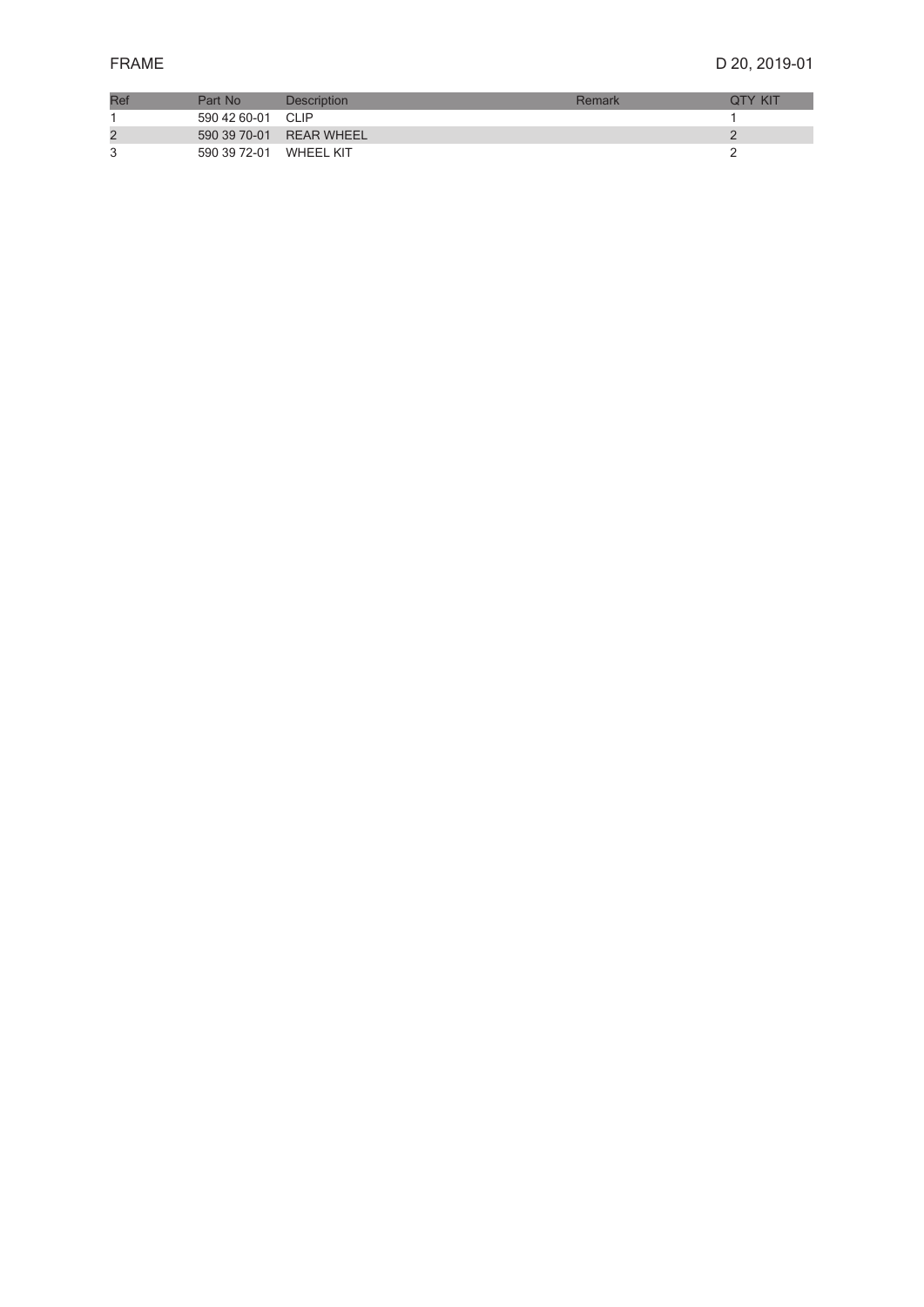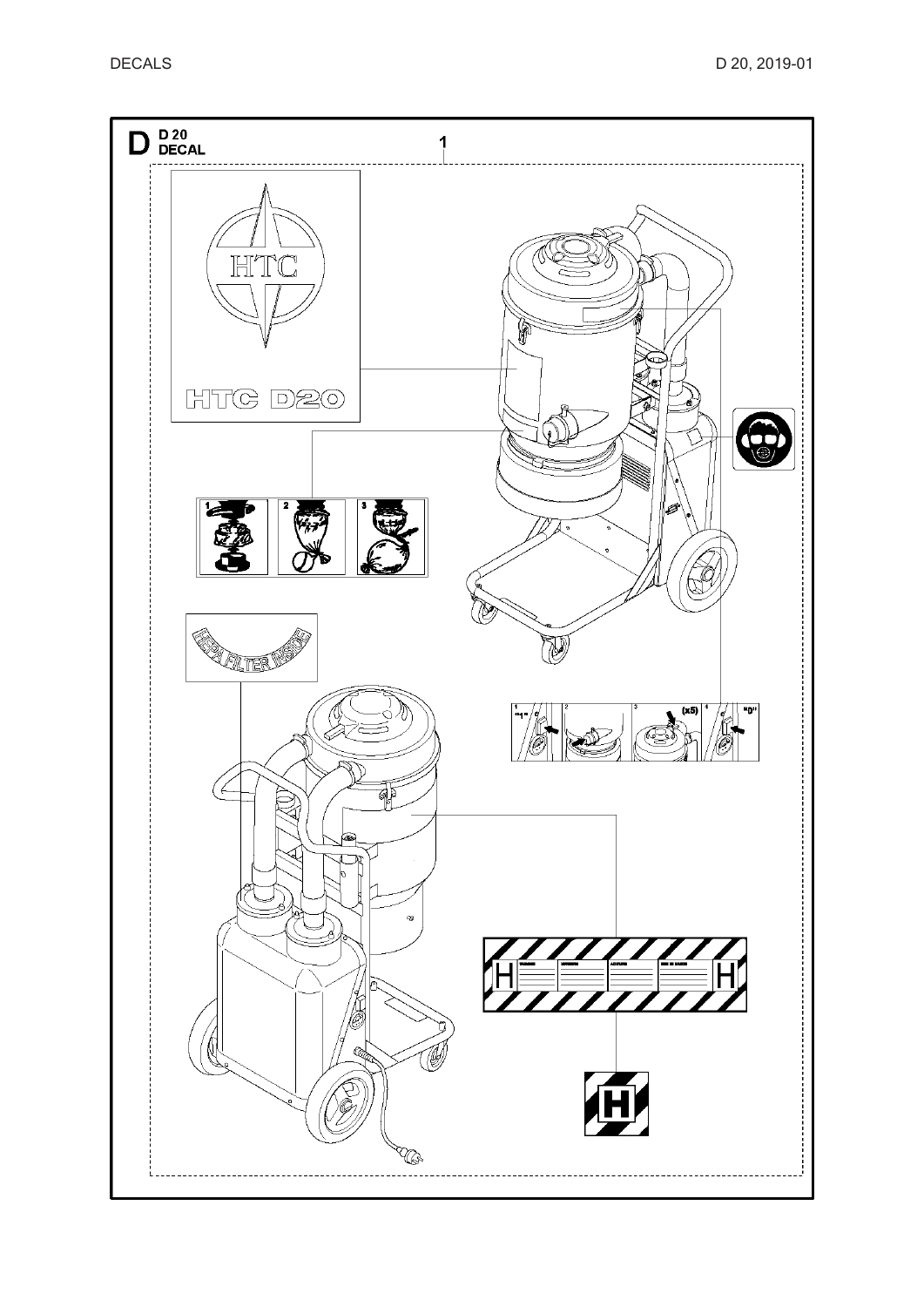| D. | IN C    |                   |  |
|----|---------|-------------------|--|
|    | 59<br>. | KIT<br>ו⊣ר<br>:АI |  |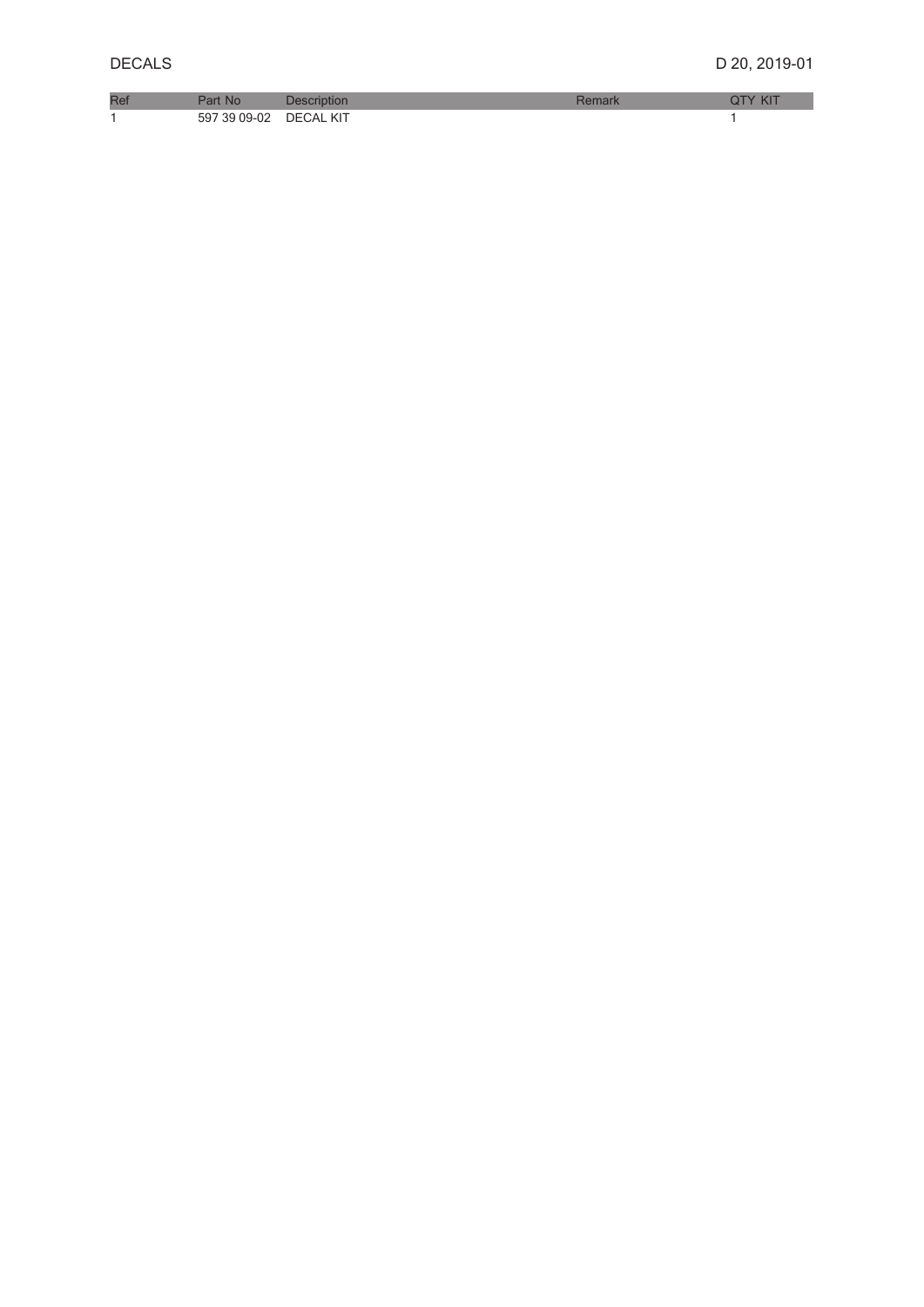